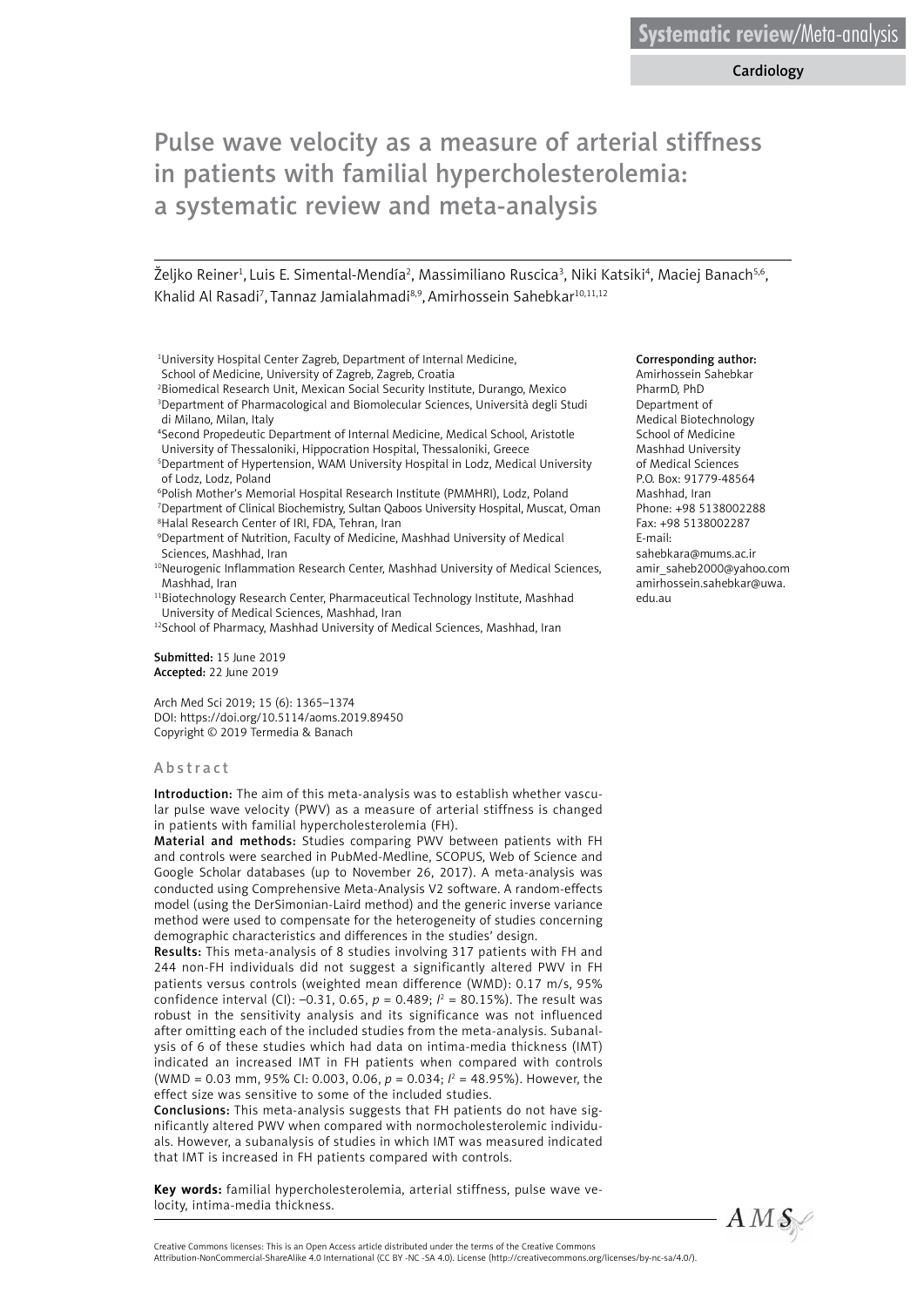#### Introduction

Familial hypercholesterolemia (FH) is an autosomal co-dominant inherited disorder of lipoprotein metabolism characterized by markedly elevated plasma LDL cholesterol (LDL-C) concentration from birth [1]. Therefore, patients with FH have an increased risk of premature development of atherosclerosis, particularly atherosclerotic cardiovascular disease (ACVD) and/or coronary artery disease (CAD) [2]. Although heterozygous FH (HeFH) is one of the most common genetic disorders, and is associated with significant morbidity and mortality, it is very often underdiagnosed and massively undertreated [3–6]. Therefore, recently registries of FH are being developed to assess gaps in care and improve disease management and outcomes [7] and attempts are in progress to identify secondary treatment targets other than LDL-C – which is the most important and primary target – to reduce the risk of ACVD in these patients [8–11]. The prevalence of FH in the general population is estimated at around 1 in 200–500, while there are data indicating that in patients with established CAD, the prevalence of potential FH seems to be even 8.3%; 7.5% in men and 11.1% in women [12]. FH is, in more than 90% of cases, caused by loss-offunction (LOF) mutations in the gene encoding LDL receptor (LDLR), which have as a consequence a decreased cellular uptake of LDL particles and therefore significantly elevated plasma LDL-C concentrations [13]. Currently more than 1700 such mutations have been documented [14, 15].However, mutations of other genes related to apolipoprotein B that affect the LDLR-binding domain of apolipoprotein B as the most important apolipoprotein for LDL particles' uptake, and the gain-of-function (GOF) mutations of proprotein convertase subtilisin/kexin9 (PCSK9) – a serine protease essential for LDLR recycling – have also been identified and they result in an identical phenotype as patients with LDLR mutations [2, 16].

Atherosclerosis of the arteries causes loss of elasticity and increased rigidity, resulting in increased velocity of pulse waves since they travel faster in stiff arteries. Arterial stiffness is a robust predictor of all-cause and CVD mortality, fatal and non-fatal coronary events and fatal strokes [17–20]. As pulse wave velocity (PWV) is the most widely used and validated technique for estimating arterial stiffness, high PWV represents an early sign of arteriosclerosis/atherosclerosis [21].

Intima-media thickness (IMT), particularly carotid IMT, is recognized as a surrogate marker of atherosclerosis, given its predictive association with CAD [22]. Therefore, it was considered that the measurement of carotid IMT and/or screening for atherosclerotic plaques by carotid artery ultrasound can add information beyond assessment

of traditional risk factors in asymptomatic adults at moderate CV risk [23]. However, the evidence that measurement of common carotid IMT can improve the risk prediction of CVD events is inconsistent [24]. Even the position paper from the European Society of Cardiology Working Group on peripheral circulation stated that it is still unclear whether a specific vascular biomarker (including IMT) is clearly superior and that a prospective study in which all vascular biomarkers are measured is still lacking [25].

The aim of this meta-analysis was to establish whether PWV as a marker of arterial stiffness is changed in patients with FH compared with non-FH individuals. The secondary goal of this metaanalysis was to determine whether IMT is different in FH patients compared with non-FH subjects.

# Material and methods

# Search strategy

The study was designed according to the guidelines for systematic reviews and meta-analysis, the PRISMA statement [26]. SCOPUS, PubMed-Medline, Google Scholar and ISI Web of Science databases were searched using the following search terms in titles and abstracts: ("familial hypercholesterolemia" OR "familial hypercholesterolaemia" OR "familial hypercholesterolemic" OR "familial hypercholesterolaemic") AND ("pulse wave velocity" OR PWV OR aPWV OR cPWV OR fPWV OR cfPWV OR "arterial distensibility" OR "vascular distensibility" OR "aortic distensibility" OR "arterial stiffness" OR "arterial stiffening" OR "vascular stiffness" OR "vascular stiffening" OR "aortic stiffness" OR "aortic stiffening" OR "arterial compliance" OR "vascular compliance" OR "aortic compliance"). The wild-card term "\*" was used to increase the sensitivity of the search strategy. No language restriction was used in the literature search. The literature was searched from inception to November 26, 2017.

#### Study selection

Original studies were included if they met the following inclusion criteria: (i) an observational study (i.e., a case-control, cross-sectional or cohort design), (ii) comparison of vascular PWV between patients with FH and controls without FH, and (iii) presentation of information on PWV in each group. Studies with undefined control groups, duplicate or overlapped populations with a previous study, or reported PWV values in a single group were excluded.

#### Data extraction

The following data were basically needed: 1) first author's name, 2) year of publication,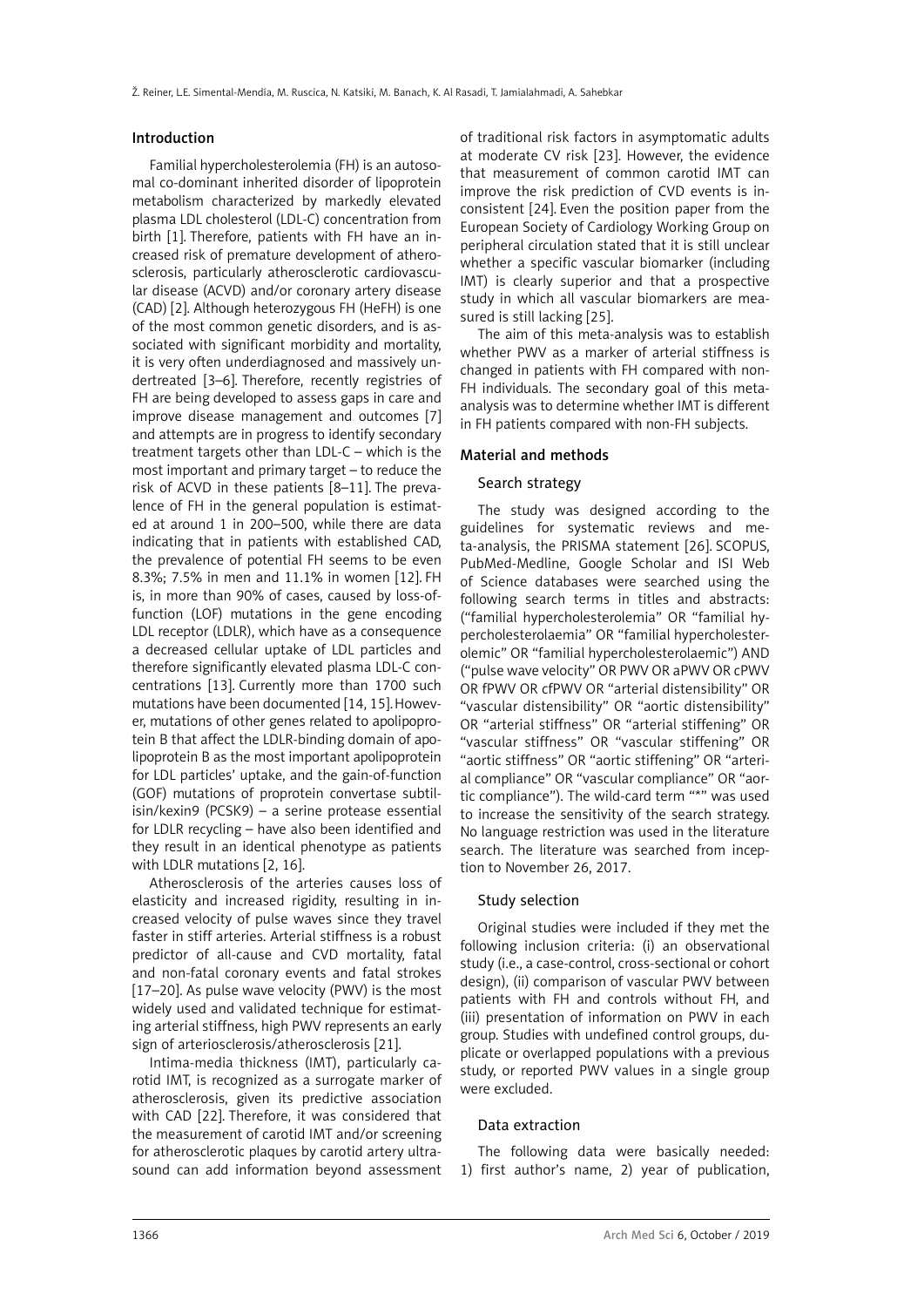3) study location, 4) age and gender of patients, 5) number of patients (by gender if described), 6) study design, 7) type of FH (homozygous or heterozygous), 8) diagnostic criteria to define FH, 9) IMT values, 10) type of vessel on which PWV was measured, and 11) PWV values.

## Quality assessment

Methodological quality of the included studies was assessed using the Newcastle-Ottawa Scale (NOS) [27]. In this scale, three aspects of each eligible study are evaluated: (i) the selection of the studied patients (4 items), (ii) the comparability of the studied populations (one item) and (iii) the ascertainment of the exposure (3 items) in case-control studies or outcome of interest in cohort studies. A study can be awarded a maximum of one point for each item in the selection and exposure categories, whilst the comparability item can receive a maximum of two points.

#### Quantitative data synthesis

A meta-analysis was conducted using Comprehensive Meta-Analysis (CMA) V2 software [28]. All PWV values were collated in m/s. Standard deviation (SD) of the mean difference was calculated using the following formula:

$$
S_{\text{pooled}} = \sqrt{\frac{(n_1 - 1)S_1^2 + (n_2 - 1)S_2^2}{n_1 + n_2 - 2}}
$$

Where  $n_{1}$  and  $n_{2}$  are population sizes of FH and control groups while *S*1 and *S*2 represent SD values of the respective groups.

If the outcome measures were reported in median and inter-quartile range, mean and SD values were estimated using the method as described by Wan *et al.* [29]. Where standard error of the mean (SEM) was only reported, SD was estimated using the following formula: SD = SEM × sqrt (*n*), where n is the number of subjects.

A random-effects model (using the DerSimonian-Laird method) and the generic inverse variance method were used to compensate for the heterogeneity of studies in terms of demographic characteristics of studied populations and also differences in the study design. Heterogeneity was quantitatively assessed using the  $l^2$  index. Effect sizes were expressed as weighted mean difference (WMD) and 95% confidence interval (CI). In order to evaluate the influence of each study on the overall effect size, sensitivity analysis was conducted using the leave-one-out method, i.e. removing one study each time and repeating the analysis [30–32].

### Publication bias

Potential publication bias was explored using visual inspection of Begg's funnel plot asymmetry,

Begg's rank correlation test and Egger's weighted regression test. The Duval & Tweedie "trim and fill" method was used to adjust the analysis for the effects of publication bias [33].

## Results

### Characteristics of the included studies

Initially, 177 published studies were identified following a multiple database search. After screening of titles and abstracts and removing non-original studies ( $n = 69$ ) and studies that did not meet the inclusion criteria ( $n = 91$ ), 17 full text articles were carefully assessed and reviewed for eligibility. Of these, 11 clinical trials were excluded for not measuring PWV ( $n = 9$ ), because they were performed in a non-FH population  $(n = 1)$ , or were uncontrolled studies  $(n = 1)$ , thus leaving 8 eligible articles for the present meta-analysis (Figure 1).

A total of 317 patients with FH and 244 normocholesterolemic controls were included in this meta-analysis. Included studies were published between 2007 and 2016. FH populations from the following countries were included: Brazil, Greece, Italy, Russia, Poland, Taiwan and the UK. There were 4 studies performed on heterozygous and 4 on unspecified type of FH patients. Study design of selected studies was cross-sectional and case-control.

Concerning the diagnosis of FH, four studies used gene mutation analysis, two studies used the Simon Broome criteria, one study used the Dutch Lipid Clinic Network criteria, and another study used the U.S.MEDPED criteria (Table I).

#### PWV assay methods

Different methods were used to measure the PWV. In this regard, one study used a VP-1000 device (Colin Corporation, Komaki, Japan) to measure the brachial-ankle PWV. One study determined the PWV with a Vicorder device (Skidmore medical, Bristol, UK) while another study used echo-tracking software (Aloka Prosound Alpha7, Hitachi-Aloka, Tokyo, Japan) and a 14 MHz linear-type probe to assess the PWV. Two studies measured the PWV using the echo-tracking method with Aloka SSD-Alpha 10-Miro and the automatic system of ultrasound vascular evaluation. Furthermore, two other studies evaluated the PWV with a Complior device (Colson, Garges les Gonesses, France). Finally, Vlahos *et al.* [34] used echo-Doppler ultrasound (Ultrasound ATL, HDI 5000, Bothell, WA) to assess the PWV.

#### Quality assessment of the included studies

Most of the studies exhibited sufficient information concerning definition of cases and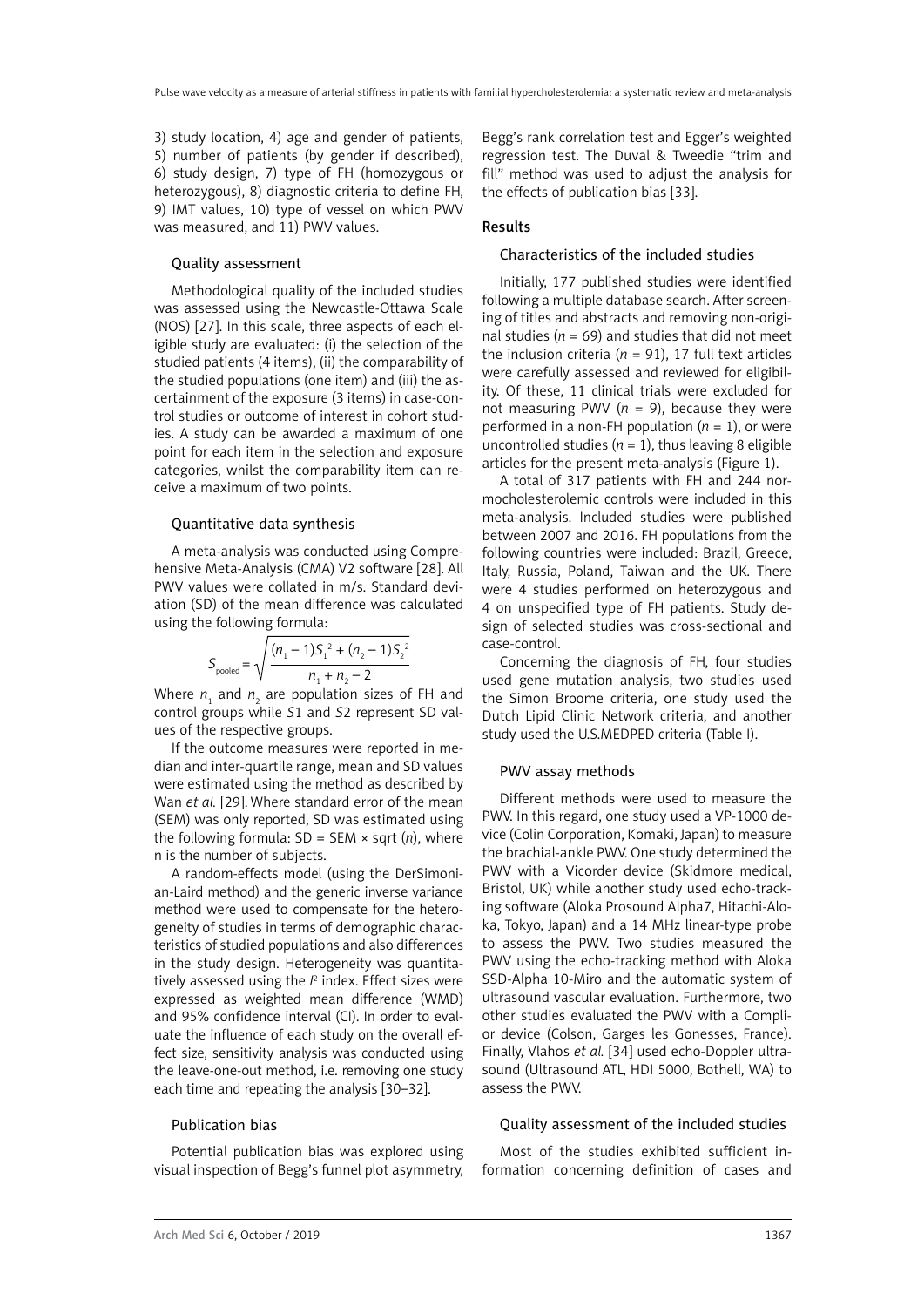

Figure 1. Flow chart of the number of studies identified and included in the meta-analysis

controls, but there was a lack of information regarding representativeness of the cases and selection of controls. Other parameters for quality assessment of the included studies are shown in Table II.

# Comparison of PWV between patients with FH and controls

Overall, 8 studies compared PWV between patients with FH and normocholesterolemic controls. The meta-analysis did not suggest a significantly altered PWV in FH patients versus controls (WMD  $= 0.17$  m/s, 95% CI:  $-0.31$ , 0.65,  $p = 0.489$ ;  $l^2 =$ 80.15%) (Figure 2). This result was robust in the sensitivity analysis and its significance was not influenced after omitting each of the included studies from the meta-analysis (Figure 2). In the subgroup analysis, there was no significant difference between subgroups of studies in patients ≤ 20 years (WMD = 0.41 m/s, 95% CI: –0.95, 1.76,  $p = 0.557;$   $l^2 = 94.41\%)$  and  $> 20$  years (WMD  $= 0.07$  m/s, 95% CI:  $-0.39$ , 0.53,  $p = 0.758$ ;  $l^2 =$ 62.72%) (between-group  $p = 0.647$ ). Likewise, the estimated effect size was not significantly different between patients with FH and controls in the subgroup of studies in confirmed HeFH patients (WMD = 0.40 m/s, 95% CI: –0.29, 1.09, *p* = 0.253;  $I^2 = 83.78\%$ ).

Among the included studies, 6 studies also assessed IMT. Subanalysis of these studies indicated an increased IMT in FH patients when compared with controls (WMD = 0.03 mm, 95% CI: 0.003, 0.06,  $p = 0.034$ ;  $l^2 = 48.95\%$ ) (Figure 3). However, the effect size was sensitive to some of the included studies, as shown in Figure 3.

# Publication bias

There was no evidence of publication bias according to the results of Egger's linear regression (intercept =  $-1.32$ , standard error = 2.16, 95% CI:  $-6.61$ , 3.97,  $t = 0.61$ ,  $df = 6$ , two-tailed  $p = 0.565$ ) and Begg's rank correlation tests (Kendall's  $\tau$  with continuity correction =  $-0.04$ ,  $z = 0.12$ , two-tailed  $p = 0.902$ ; Figure 4). The funnel plot of the study standard error by effect size (WMD) was slightly asymmetric. This asymmetry was addressed by imputing one potentially missing study using the "trim and fill" method. After imputation, the effect size was changed to 0.23 (95% CI: –0.25, 0.71) and remained non-significant.

#### Discussion

To our knowledge this is the first meta-analysis evaluating PWV as a measure of arterial stiffness in patients with FH. The results of this meta-analysis suggest that FH patients do not have significantly altered PWV compared with controls. However, a subanalysis of studies in which IMT was measured indicates that IMT is increased in FH patients when compared with controls.

This meta-analysis did not include the most recently published results of a study performed on 245 patients with FH, which suggested a different conclusion, i.e. that arterial stiffness assessed by the PWV was significantly associated with the presence of coronary heart disease in patients with FH [35]. Nevertheless, there was no comparison with normocholesterolemic controls in the study published by Tada *et al.* [35]. Another recent study on 66 patients with FH and their 57 first-degree relatives without FH demonstrated that treat-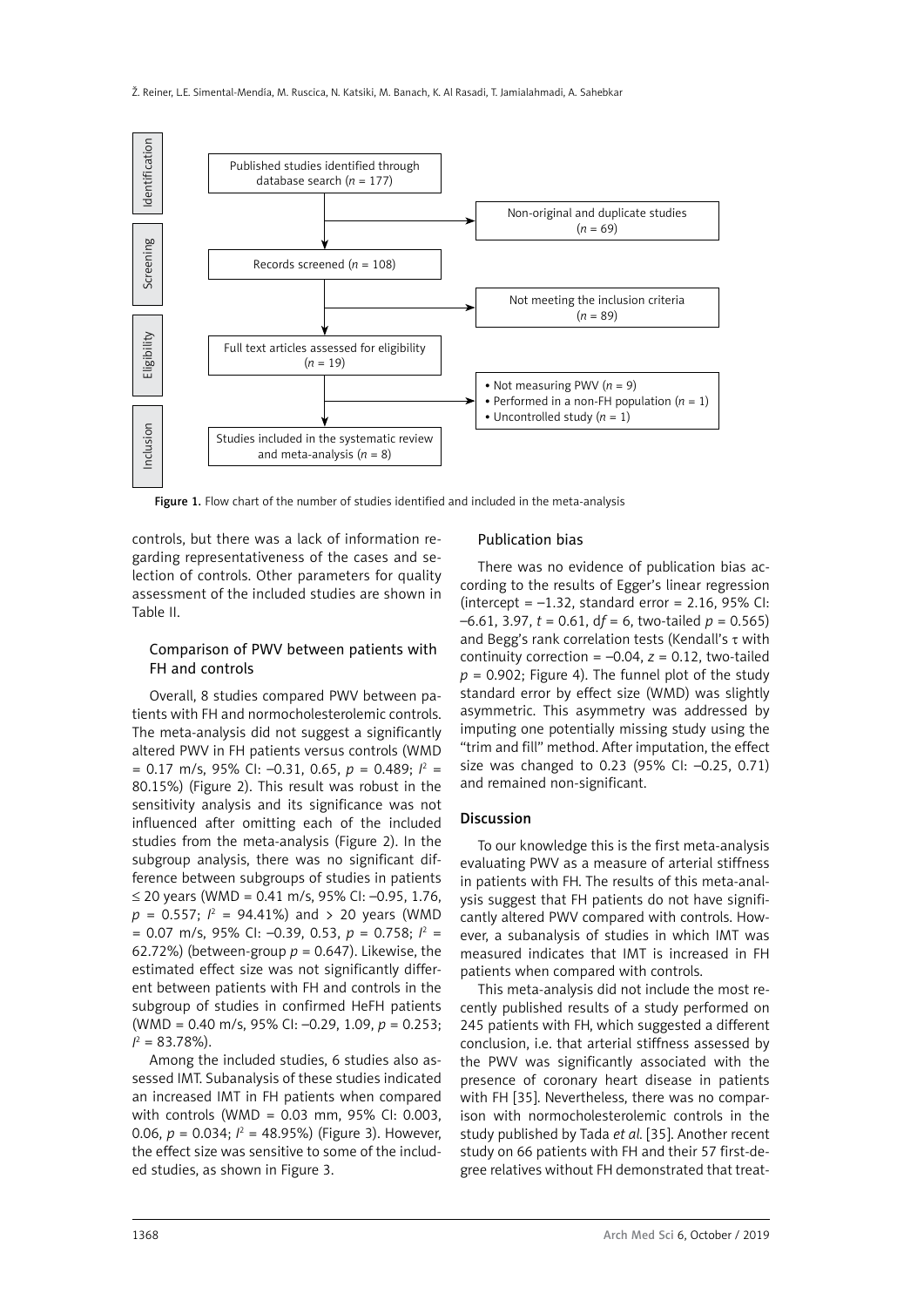| Author                            | Study design                       | Target                       | Type of FH   | Diagnostic                                | 2                    | Study                                               | Age [years]                                  | Female                              | мв                                                     | $\overline{\mathsf{M}}$                                | Type of                         |                                           |
|-----------------------------------|------------------------------------|------------------------------|--------------|-------------------------------------------|----------------------|-----------------------------------------------------|----------------------------------------------|-------------------------------------|--------------------------------------------------------|--------------------------------------------------------|---------------------------------|-------------------------------------------|
|                                   |                                    | population                   |              | criteria                                  |                      | <b>Slonbs</b>                                       |                                              | n (%)                               | $[kg/m^2]$                                             | [mm]                                                   | vessel                          |                                           |
| Cheng et al.<br>(2007)            | comparative<br>sectional<br>Cross- | FH subjects                  | Heterozygous | mutation<br>analysis<br>Gene              | 35<br>17             | FH group<br>Control                                 | $37.1 \pm 17.8$<br>$33.0 \pm 15.0$           | 17(48.5)<br>9 (52.9)                | $21.5 + 3.6$<br>$22.1 + 4.7$                           | $1.09 + 0.90$<br>$0.67 + 0.15$                         | <b>Brachia</b><br>artery        | $12.5 \pm 2.9$<br>$11.9 \pm 2.3$          |
| Ellins et al.<br>(2016)           | Case-control                       | FH patients                  | Unspecified  | mon Broome<br>criteria<br>5               | 22                   | FH group<br>Control                                 | 22                                           | 22                                  | $\trianglerighteq$<br>$\epsilon$                       | 22                                                     | brachial<br>artery<br>Right     | $8.2 \pm 0.9$<br>7.7                      |
| Ershova et al.<br>(2016)          | comparative<br>sectional<br>Cross- | FH patients                  | Heterozygous | Clinic Network<br>Dutch Lipid<br>criteria | 66<br>57             | FH group<br>Control                                 | $(27 - 48)^*$<br>$(23 - 42)^*$<br>38         | 40 (60.6)<br>31 (54.3)              | $(20.4 - 25.4)^*$<br>$(21.5 - 28.2)^*$<br>22.5<br>24.3 | $(0.50 - 0.70)$ *<br>$(0.46 - 0.64)^*$<br>0.55<br>0.51 | Carotid<br>artery               | $(4.5 - 6.4)^*$<br>$(4.2 - 5.4)^*$        |
| Lewandowski<br>et al. (2014)      | comparative<br>sectional<br>Cross- | FH patients                  | Unspecified  | mutation<br>analysis<br>Gene              | 7190                 | FH group<br>H <sub>1</sub> -hoN<br>Control<br>dno.8 | $38.9 + 7.4$<br>45.4 ±6.7<br>$41.6 \pm 7.8$  | 10 (50.0)<br>10(47.6)<br>8(42.1)    | $26.0 \pm 3.2$<br>$24.6 \pm 4.3$<br>$26.1 + 4.1$       | e g<br>$\epsilon$                                      | brachial<br>Right<br>artery     | $10.2 + 4.1$<br>$8.7 \pm 3.3$<br>9.5 ±3.5 |
| et al. (2008)<br>Martinez         | comparative<br>sectional<br>Cross- | FH subjects                  | Unspecified  | J.S.MEDPED<br>criteria                    | 89 71                | FH group<br>Control                                 | $39 + 14$<br>$40 + 12$                       | 55 (61.7)<br>15 (48.3)              | $25.9 \pm 4.9$<br>$24.7 \pm 3.5$                       | $0.65 \pm 0.16$<br>$0.59 + 0.11$                       | Carotid-<br>arteries<br>femoral | $9.\overline{3}$<br>8.5                   |
| Riggio et al.<br>(2010)           | comparative<br>sectional<br>Cross- | Children<br>with FH          | Heterozygous | mutation<br>analysis<br>Gene              | 288                  | FH group<br>PH group<br>Control                     | $11.8 \pm 2.8$<br>$9.5 \pm 5.6$<br>9.9 ± 1.8 | 16 (61.5)<br>12 (66.6)<br>11 (61.1) | $23.6 \pm 6.3$<br>25±6<br>$24 + 3$                     | $0.46 + 0.06$<br>±0.09<br>$0.45 \pm 0.07$<br>0.45      | Carotid<br>artery               | $4.1 \pm 0.5$<br>3.6 ±0.5<br>4.7          |
| Vlahos et al.<br>(2014)           | comparative<br>sectional<br>Cross- | Children<br>with FH          | Heterozygous | mutation<br>analysis<br>Gene              | $\frac{8}{20}$       | FH group<br>Control                                 | $\pm 2$<br>$12 \pm 2$<br>$\overline{12}$     | $13(43.3)$<br>$13(43.3)$            | ±4.0<br>±2.8<br>19.8<br>19.3                           | ±0.05<br>±0.03<br>0.46<br>0.45                         | Carotid-<br>arteries<br>femoral | 5.3<br>5.6                                |
| Miarka et al.<br>Waluś-<br>(2013) | comparative<br>sectional<br>Cross- | patients<br>with FH<br>Young | Unspecified  | mon Broome<br>criteria<br>5               | 36<br>$\overline{6}$ | FH group<br>Control                                 | $27.3 \pm 6.6$<br>$25.2 \pm 6.7$             | $\epsilon$<br>$\epsilon$            | ±4.5<br>$23.6 + 3.9$<br>23.2                           | $0.60 \pm 0.19$<br>±0.07<br>0.53                       | Carotid-<br>arteries<br>femoral | 8.4<br>8.5                                |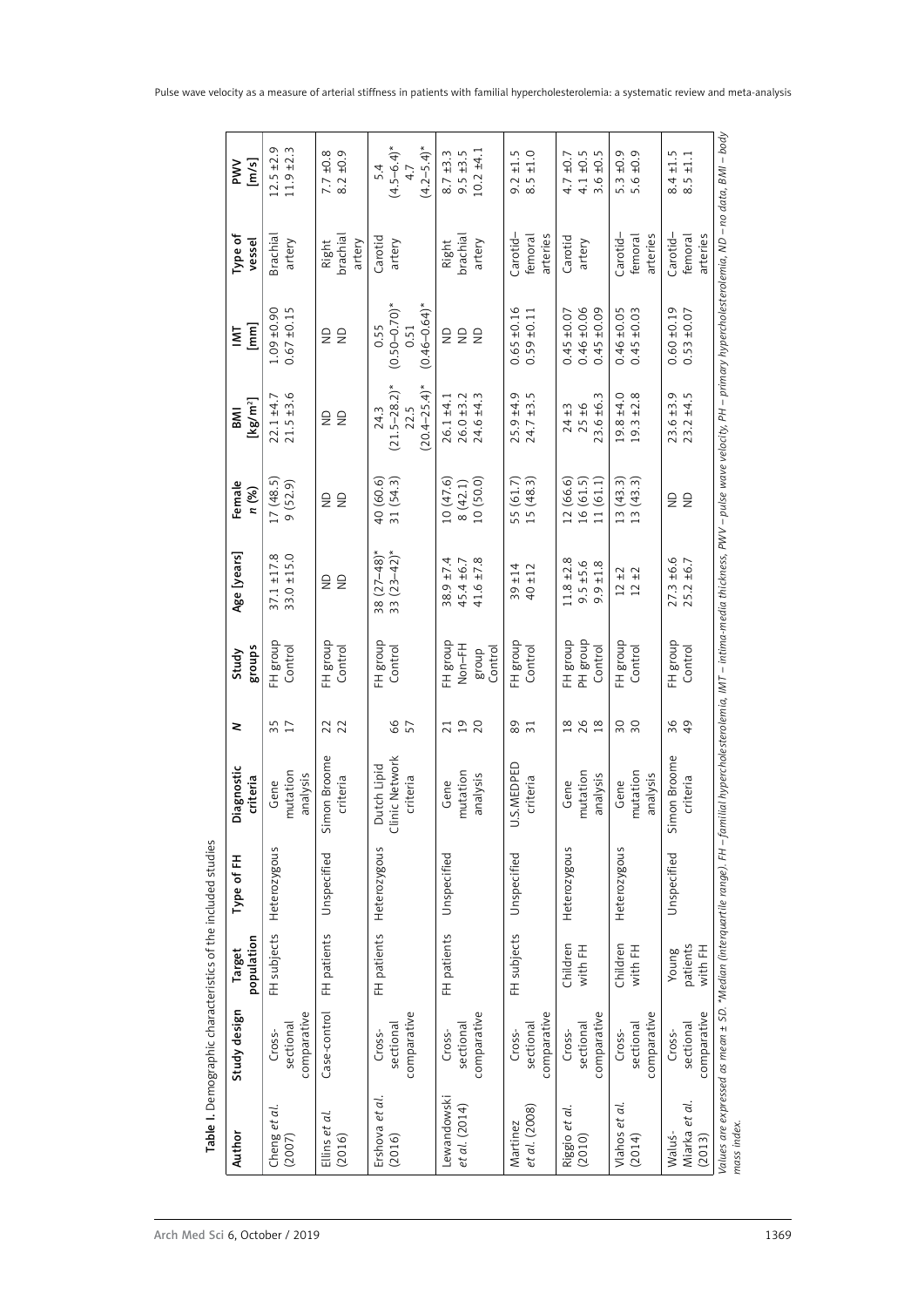| Study                                                        |                 | Selection                                 |                          |                           | Comparability <sup>†</sup>             |                              | Exposure                                     |      |
|--------------------------------------------------------------|-----------------|-------------------------------------------|--------------------------|---------------------------|----------------------------------------|------------------------------|----------------------------------------------|------|
|                                                              | Case definition | cases<br>Representative-<br>ness of the c | of controls<br>Selection | of controls<br>Definition | Comparability of<br>cases and controls | Ascertainment<br>of exposure | Same method of Non-response<br>ascertainment | rate |
| Cheng et al. (2007)                                          |                 | Ī                                         | I                        |                           | $*$                                    |                              |                                              | I    |
| Ellins et al. (2016)                                         | $\star$         | I                                         |                          | I                         | $*$                                    |                              | $\star$                                      | ı    |
| Ershova et al. $(2016)$                                      |                 | I                                         |                          |                           | $*$                                    |                              | ×                                            | ı    |
| Lewandowski et al. (2014)                                    |                 |                                           |                          |                           | $\frac{*}{*}$                          |                              |                                              | ı    |
| Martinez <i>et al.</i> (2008)                                | $\star$         |                                           | Ï                        |                           | $*$                                    |                              |                                              | Ï    |
| Riggio et al. (2010)                                         |                 | ı                                         | ı                        | I                         | $* *$                                  |                              |                                              | I    |
| Vlahos et al. (2014)                                         |                 |                                           | Ī                        |                           | $\frac{*}{*}$                          |                              | $\star$                                      | I    |
| Waluś-Miarka et al. (2013)                                   | $\star$         | I                                         | I                        |                           | $*$                                    |                              | $\star$                                      | I    |
| 'Only for comparability a maximum of two stars can be given. |                 |                                           |                          |                           |                                        |                              |                                              |      |

than their relatives but showed no difference in aortic stiffness [36]. Furthermore, in another rela tively small study (81 FH patients compared with normal subjects), these markers poorly correlat ed among each other in univariate analysis and this correlation disappeared after adjustment for confounders [37]. Other authors could also not find any significant difference in arterial stiff ness (assessed by pulse -wave analysis using the echo -tracking method and photoplethysmograph ic pulse waveform analysis) between patients with and without FH [38].

ment-naïve FH patients had stiffer carotid arteries

There are reports that arterial stiffness mea sured by PWV, but not IMT, is increased in untreat ed hypercholesterolemic children (almost half of them had FH) when compared with age- and sexmatched controls [39]. When mentioning studies in children with FH, a relatively recent study found no significant difference either in arterial stiffness or in carotid IMT between HeFH children and their sex- and age-matched controls without FH [34]. However, a very recent study showed that in HeFH children carotid IMT was significantly greater at baseline when compared with unaffected siblings [40].The same study indicated that treatment with rosuvastatin for two years resulted in significantly less progression of increased carotid IMT in chil dren with HeFH than untreated unaffected sib lings and, as a result, no difference in carotid IMT could be detected between these two groups after 2 years. This confirmed earlier studies indicating that the difference in carotid IMT between children with FH and their unaffected siblings may be sig nificant as early as at 8 years of age, that long-term statin treatment (lasting 10 years) initiated during childhood in patients with FH was associated with normalization of carotid IMT progression, and that earlier statin initiation was associated with thinner carotid IMT at follow-up [41, 42].

It could be supposed that long-lasting lipid-low ering treatment might improve PWV in adult pa tients with FH. Indeed, it was shown that 1 year of cholesterol lowering therapy with statins (simvas tatin, atorvastatin 40–80 mg day) in FH patients can decrease the wall stiffness in the carotid and femoral arterial wall and thickness in the common carotid artery [43].

It is well known that adult patients with FH are not at moderate but either at high or at very high ACVD risk, so there is no point in screening them by carotid IMT measurement in order to improve their risk assessment [44–46]. Therefore, the find ing of this meta-analysis, that IMT is increased in FH patients compared with controls, is absolutely logical and fits well with the common knowledge about FH. Moreover, a recent study proved that FH patients with a monogenic cause of the disease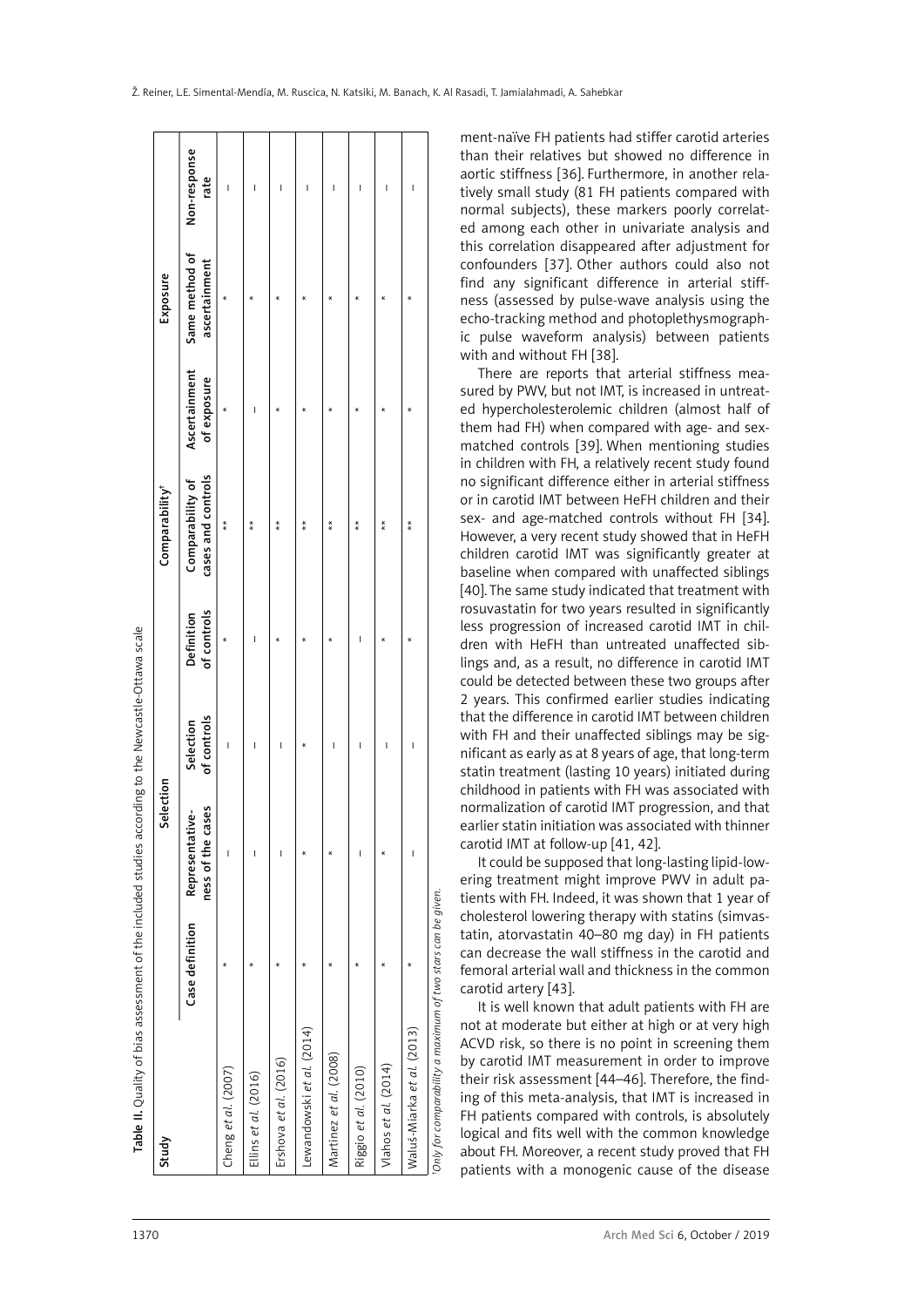Pulse wave velocity as a measure of arterial stiffness in patients with familial hypercholesterolemia: a systematic review and meta-analysis

| Study name                       |                                                |       |       | Statistics for each study |                |          |                 |
|----------------------------------|------------------------------------------------|-------|-------|---------------------------|----------------|----------|-----------------|
|                                  | Difference Standard Variance Lower<br>in means | error |       | limit                     | Upper<br>limit |          | Z-value P-value |
| Cheng et al., 2017               | 0.609                                          | 0.822 | 0.676 | $-1.002$                  | 2.220          | 0.741    | 0.459           |
| Ellins et al., 2016              | $-0.500$                                       | 0.257 | 0.066 | $-1.003$                  | 0.003          | $-1.948$ | 0.051           |
| Ershova et al., 2016             | 0.300                                          | 0.213 | 0.046 | $-0.118$                  | 0.718          | 1.406    | 0.160           |
| Lewandowski et al., 2014 -1.500  |                                                | 1.160 | 1.345 | $-3.773$                  | 0.773          | $-1.294$ | 0.196           |
| Martinez et al., 2008            | 0.700                                          | 0.290 | 0.084 | 0.132                     | 1.268          | 2.415    | 0.016           |
| Riggio et al., 2010              | 1.090                                          | 0.214 | 0.046 | 0.671                     | 1.509          | 5.104    | < 0.001         |
| Vlahos et al., 2014              | $-0.290$                                       | 0.247 | 0.061 | $-0.773$                  | 0.193          | $-1.176$ | 0.240           |
| Walus-Miarka et al., 2013 -0.100 |                                                | 0.282 | 0.079 | $-0.652$                  | 0.452          | $-0.355$ | 0.723           |
|                                  | 0.169                                          | 0.244 | 0.060 | $-0.310$                  | 0.648          | 0.691    | 0.489           |





Study name Statistics for study removed Difference in means (95% CI) Point Standard Variance Lower Upper *Z*-value *P*-value with study removed error limit limit limit Cheng *et al.*, 2017 0.139 0.257 0.066 –0.365 0.643 0.541 0.588 Ellins *et al.*, 2016 0.294 0.248 0.061<br>Ershova *et al.*, 2016 0.134 0.301 0.091 Ershova *et al.*, 2016 0.134 0.301 0.091 –0.456 0.724 0.444 0.657 Lewandowski *et al.*, 2014 0.230 0.245 0.060 –0.250 0.711 0.939 0.348 Martinez *et al.*, 2008 0.077 0.274 0.075 –0.460 0.614 0.280 0.779 Riggio *et al.*, 2010 0.005 0.198 0.039 –0.382 0.393 0.028 0.978 Vlahos *et al.*, 2014 0.249 0.270 0.073 –0.279 0.778 0.925 0.355 Walus-Miarka *et al.*, 2013 0.209 0.280 0.078 –0.339 0.758<br>0.169 0.280 0.060 -0.310 0.648 0.169 0.244 0.060 –0.310 0.648 0.691 0489



Figure 2. Forest plot displaying weighted mean difference and 95% confidence intervals of pulse wave velocity between patients with familial hypercholesterolemia and unaffected controls. Lower plot shows leave-one-out sensitivity analysis

| Study name                      | Statistics for each study                      |       |       |          |                |         |         |  |
|---------------------------------|------------------------------------------------|-------|-------|----------|----------------|---------|---------|--|
|                                 | Difference Standard Variance Lower<br>in means | error |       | limit    | Upper<br>limit | Z-value | P-value |  |
| Cheng et al., 2017              | 0.420                                          | 0.221 | 0.049 | $-0.013$ | 0.853          | 1.902   | 0.057   |  |
| Ershova et al., 2016            | 0.040                                          | 0.026 | 0.001 | $-0.012$ | 0.092          | 1.521   | 0.128   |  |
| Martinez et al., 2008           | 0.060                                          | 0.031 | 0.001 | $-0.001$ | 0.121          | 1.930   | 0.054   |  |
| Riggio et al., 2010             | 0.000                                          | 0.027 | 0.001 | $-0.053$ | 0.053          | 0000    | 1.000   |  |
| Vlahos et al., 2014             | 0.010                                          | 0.011 | 0.000 | $-0.011$ | 0.031          | 0.939   | 0.348   |  |
| Walus-Miarka et al., 2013 0.070 |                                                | 0.029 | 0.001 | 0.012    | 0.128          | 2.373   | 0.018   |  |
|                                 | 0.033                                          | 0.015 | 0.000 | 0.003    | 0.063          | 2 1 2 4 | 0.034   |  |

error

Cheng *et al.*, 2017 0.029 0.013 0.000 0.003 0.054 2.188 0.029 Ershova *et al.*, 2016 0.033 0.019 0.000 –0.005 0.071 1.723 0.085

Riggio *et al.*, 2010 0.042 0.019 0.000 0.005 0.079 2.217 0.027 Vlahos *et al.*, 2014 0.044 0.019 0.000 0.006 0.082 2.280 0.023 Walus-Miarka *et al.*, 2013 0.025 0.015 0.000 –0.006 0.055 1.590 0.112

0.033 0.015 0.000 0.003 0.063 2.124 0.034

Difference in means and 95% CI





Figure 3. Forest plot displaying weighted mean difference and 95% confidence intervals of intima-media thickness between patients with familial hypercholesterolemia and unaffected controls. Lower plot shows leave-one-out sensitivity analysis

have a greater carotid IMT and more severe coronary preclinical atherosclerosis than those with a polygenic etiology [47].

Only one meta-analysis which investigated IMT in FH patients compared to normolipidemic controls has been published, 7 years ago. In this metaanalysis, in FH patients both carotid and femoral IMT values were higher [48]. Nevertheless, this meta-analysis was aimed more at proving that treatment with statins can improve arterial function and structure in FH patients in a treatment intensity-related manner. In this context it is interesting to mention that one study proved that not only carotid IMT but also carotid plaques did not differ between long-term statin-treated HeFH patients and healthy controls, suggesting that long-term treatment in these patients can reduce carotid atherosclerosis to the degree of a healthy

Martinez *et al.*, 2008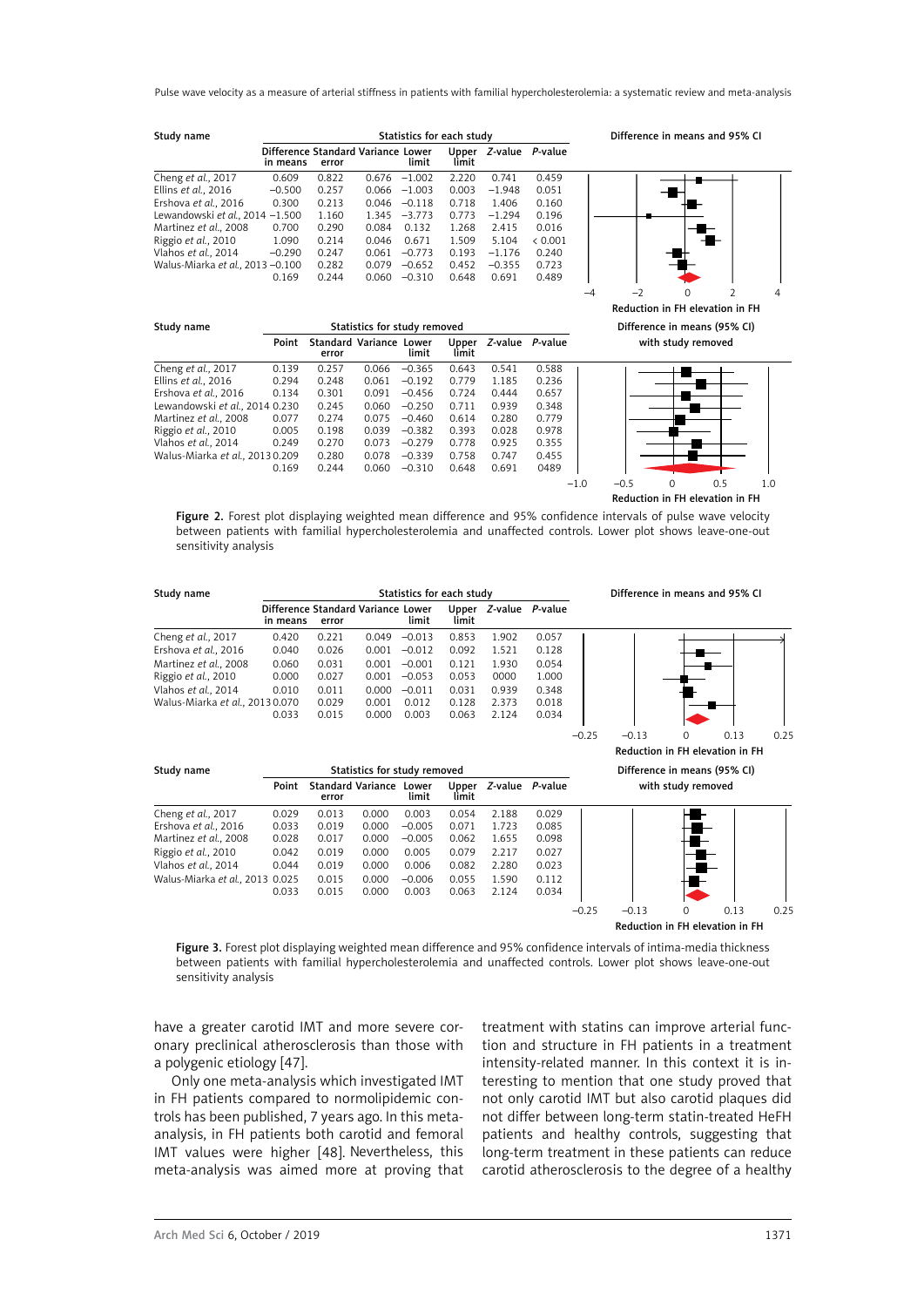

Figure 4. Funnel plot detailing publication bias. Open diamond represents observed effect size; closed diamond represents imputed effect size

population [49]. These findings strongly suggest that measuring carotid IMT during follow-up of statin-treated FH patients has limited value [49]. When mentioning measurement of carotid plaques, a very recent study on 225 patients with FH showed that carotid plaque score determined by carotid ultrasonography may provide superior risk stratification in patients with FH compared with carotid IMT [50].

Our meta-analysis has several limitations. Different scores for FH diagnosis as well as different methods for PWV estimation were used in different studies included in the present meta-analysis and there was a lack of information about the duration of lipid-lowering therapy and type of treatment (i.e. statin type and dose, statin and ezetimibe combined treatment, apheresis, PCSK9 inhibitors). These data are important as statins may improve PWV and arterial stiffness [51, 52] while the information on novel lipid-lowering therapies including PCSK9 inhibitors is scant. In this context, PCSK9 inhibitors have been suggested to have additional effects [53, 54] beyond their well-known lipid-lowering properties [55, 56]. Similarly, antihypertensive drugs may differentially affect PWV based on the type and duration of treatment [57–60].

In conclusion, the present meta-analysis suggests that FH patients do not have significantly altered PWV as a measure of arterial stiffness when compared with normocholesterolemic controls. However, a subanalysis of studies, in which IMT was measured, indicates that IMT is increased in FH patients when compared with controls. Given the prevalence and burden of FH [61–63], additional studies are suggested to assess IMT as a risk predictor in FH individuals. Obviously, larger studies evaluating PWV in FH patients compared with controls in order to elucidate the impact of FH on arterial stiffness as measured by PWV, if any, are needed.

#### Conflict of interest

MB has served on the speaker's bureau and as an advisory board member for Amgen, Sanofi,

Aventis and Lilly. NK has given talks, attended conferences and participated in trials sponsored by Amgen, Angelini, Astra Zeneca, Boehringer Ingelheim, Galenica, MSD, Novartis, Novo Nordisk, Sanofi and WinMedica. KR received a research grant from Sanofi, and served on the speaker's bureau and as an advisory board member for Sanofi, Astra Zeneca and Pfizer. ZR has received honoraria from Sanofi Aventis and Akcea. The authors have no other relevant affiliations or financial involvement with any organization or entity with a financial interest in or financial conflict with the subject matter or materials discussed in the manuscript apart from those disclosed.

References

- 1. Catapano AL, Graham I, De Backer G, et al. 2016 ESC/ EAS guidelines for the management of dyslipidaemias. Eur Heart J 2016; 37: 2999-3058.
- 2. Reiner Ž. Management of patients with familial hypercholesterolaemia. Nat Rev Cardiol 2015; 12: 565-75.
- 3. Pećin I, Hartgers ML, Hovingh GK, et al. Prevention of cardiovascular disease in patients with familial hypercholesterolaemia: the role of PCSK9 inhibitors. Eur J Prev Cardiol 2017; 24: 1383-401.
- 4. Vallejo-Vaz AJ, Kondapally Seshasai SR, Cole D, et al. Familial hypercholesterolaemia: a global call to arms. Atherosclerosis 2015; 243: 257-59.
- 5. Rynkiewicz A, Cybulska B, Banach M, et al. Management of familial heterozygous hypercholesterolemia: position paper of the Polish Lipid Expert Forum. J Clin Lipidol 2013; 7: 217-21.
- 6. Myśliwiec M, Walczak M, Małecka-Tendera E, et al. Management of familial hypercholesterolemia in children and adolescents. Position paper of the Polish Lipid Expert Forum. J Clin Lipidol 2014; 8: 173-80.
- 7. EAS Familial Hypercholesterolaemia Studies Collaboration, Vallejo-Vaz AJ, Akram A, et al. Pooling and expanding registries of familial hypercholesterolaemia to assess gaps in care and improve disease management and outcomes: rationale and design of the global EAS Familial Hypercholesterolaemia Studies Collaboration. Atheroscler Suppl 2016; 22: 1-32.
- 8. Ganjali S, Momtazi AA, Banach M, et al. HDL abnormalities in familial hypercholesterolemia: focus on biological functions. Prog Lipid Res 2017; 67: 16-26.
- 9. Ganjali S, Momtazi-Borojeni AA, Banach M, et al. HDL functionality in familial hypercholesterolemia: effects of treatment modalities and pharmacological interventions. Drug Discov Today 2018; 23: 171-80.
- 10. Mollazadeh H, Carbone F, Montecucco F, et al. Oxidative burden in familial hypercholesterolemia. J Cell Physiol 2018; 233: 5716-25.
- 11. Momtazi AA, Banach M, Pirro M, et al. MicroRNAs: new therapeutic targets for familial hypercholesterolemia? Clin Rev Allergy Immunol 2018; 54: 224-33.
- 12. De Backer G, Besseling J, Chapman JG, et al. Prevalence and management of familial hypercholesterolaemia in coronary patients: an analysis of EUROASPIRE IV, a study of the European Society of Cardiology. Atherosclerosis 2015; 241: 169-75.
- 13. Goldstein JL, Brown MS. Familial hypercholesterolemia: identification of a defect in the regulation of 3-hydroxy-3-methylglutaryl coenzyme A reductase activity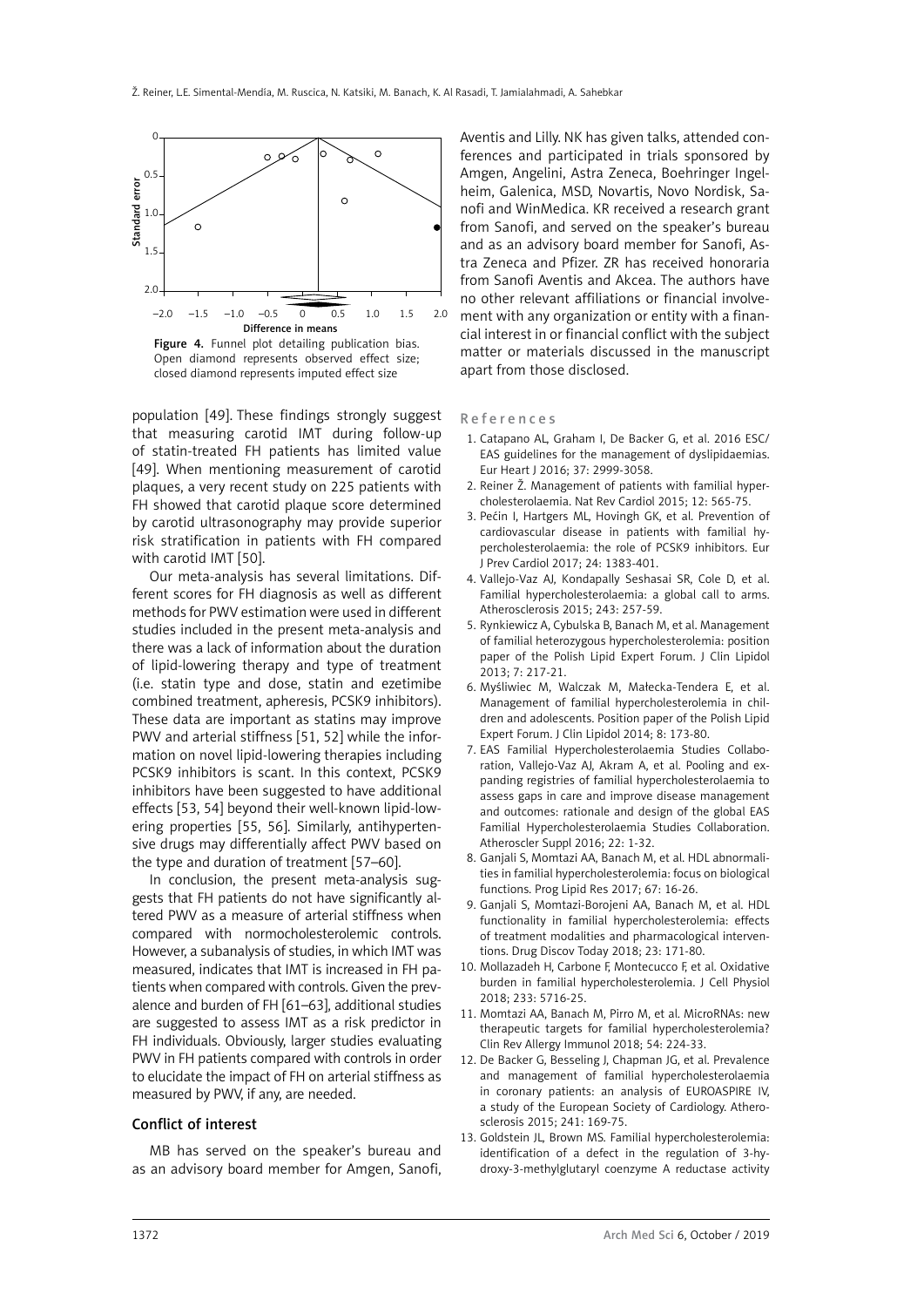associated with overproduction of cholesterol. Proc Natl Acad Sci USA 1973; 70: 2804-8.

- 14. [www.ucl.ac.uk/ldlr/LOVDv.1.1.0/](http://www.ucl.ac.uk/ldlr/LOVDv.1.1.0/)
- 15. Fairoozy RH, Futema M, Vakili R, et al. The genetic spectrum of familial hypercholesterolemia (FH) in the Iranian population. Sci Rep 2017; 7: 17087.
- 16. Abifadel M, Varret M, Rabès JP, et al. Mutations in PCSK9 cause autosomal dominant hypercholesterolemia. Nat Genet 2003; 34: 154-56.
- 17. Cecelja M, Chowienczyk P. Role of arterial stiffness in cardiovascular disease. JRSM Cardiovasc Dis 2012; 1: pii: cvd.2012.012016.
- 18. Vlachopoulos C, Aznaouridis K, Stefanadis C. Prediction of cardiovascular events and all-cause mortality with arterial stiffness: a systematic review and meta-analysis. J Am Coll Cardiol 2010; 55: 1318-27.
- 19. Yamashina A, Tomiyama H, Takeda K, et al. Validity, reproducibility, and clinical significance of noninvasive brachial-ankle pulse wave velocity measurement. Hypertens Res 2002; 25: 359-64.
- 20. Zieman SJ, Melenovsky V, Kass DA. Mechanisms, pathophysiology, and therapy of arterial stiffness. Arterioscler Thromb Vasc Biol 2005; 25: 932-43.
- 21. Laurent S, Cockcroft J, Van Bortel L, et al. Expert consensus document on arterial stiffness: methodological issues and clinical applications. Eur Heart J 2006; 27: 2588-605.
- 22. Stein JH, Korcarz CE, Hurst RT, et al. Use of carotid ultrasound to identify subclinical vascular disease and evaluate cardiovascular disease risk: a consensus statement from the American Society of Echocardiography Carotid Intima-Media Thickness Task Force. Endorsed by the Society for Vascular Medicine. J Am Soc Echocardiogr 2008; 21: 93-111.
- 23. Perk J, De Backer G, Gohlke H, et al. European Guidelines on cardiovascular disease prevention in clinical practice (version 2012). The Fifth Joint Task Force of the European Society of Cardiology and Other Societies on Cardiovascular Disease Prevention in Clinical Practice (constituted by representatives of nine societies and by invited experts). Eur Heart J 2012; 33: 1635-701.
- 24. Den Ruijter HM, Peters SA, Anderson TJ, et al. Common carotid intima-media thickness measurements in cardiovascular risk prediction: a meta-analysis. JAMA 2012; 308: 796-803.
- 25. Vlachopoulos C, Xaplanteris P, Aboyans V, et al. The role of vascular biomarkers for primary and secondary prevention. A position paper from the European Society of Cardiology Working Group on peripheral circulation: Endorsed by the Association for Research into Arterial Structure and Physiology (ARTERY) Society. Atherosclerosis 2015; 241: 507-32.
- 26. Moher D, Liberati A, Tetzlaff J, et al. Preferred reporting items for systematic reviews and meta-analyses: the PRISMA statement. BMJ 2009; 339: b2535.
- 27. Wells GA, Shea B, O'Connell D, et al. The Newcastle-Ottawa Scale (NOS) for assessing the quality of nonrandomized studies in meta-analysis. 2011.
- 28. Borenstein M, Hedges L, Higgins J, et al. Comprehensive Meta-analysis Version 2. Biostat 2005, Englewood, NJ.
- 29. Wan X, Wang W, Liu J, et al. Estimating the sample mean and standard deviation from the sample size, median, range and/or interquartile range. BMC Med Res Methodol 2014; 14: 135.
- 30. Sahebkar A, Kotani K, Serban C, et al. Statin therapy reduces plasma endothelin-1 concentrations: a meta-

analysis of 15 randomized controlled trials. Atherosclerosis 2015; 241: 433-42.

- 31. Sahebkar A. Does PPARgamma2 gene Pro12Ala polymorphism affect nonalcoholic fatty liver disease risk? Evidence from a meta-analysis. DNA Cell Biol 2013; 32: 188-98.
- 32. Sahebkar A, Serban C, Mikhailidis DP, et al.; Lipid and Blood Pressure Meta-analysis Collaboration (LBPMC) Group. Association between statin use and plasma D-dimer levels. A systematic review and meta-analysis of randomised controlled trials. Thromb Haemost 2015; 114: 546-57.
- 33. Duval S, Tweedie R. Trim and fill: a simple funnel-plotbased method of testing and adjusting for publication bias in meta-analysis. Biometrics 2000; 56: 455-63.
- 34. Vlahos AP, Naka KK, Bechlioulis A, et al. Endothelial dysfunction, but not structural atherosclerosis, is evident early in children with heterozygous familial hypercholesterolemia. Pediatr Cardiol 2014; 35: 63-70.
- 35. Tada H, Kawashiri MA, Nohara A, et al. Assessment of arterial stiffness in patients with familial hypercholesterolemia. J Clin Lipidol 2018; 12: 397-402.e2.
- 36. Ershova AI, Meshkov AN, Rozhkova TA, et al. Carotid and aortic stiffness in patients with heterozygous familial hypercholesterolemia. PLoS One 2016; 11: e0158964.
- 37. Martinez LR, Miname MH, Bortolotto LA, et al. No correlation and low agreement of imaging and inflammatory atherosclerosis' markers in familial hypercholesterolemia. Atherosclerosis 2008; 200: 83-8.
- 38. Lewandowski P, Romanowska-Kocejko M, Węgrzyn A, et al. Noninvasive assessment of endothelial function and vascular parameters in patients with familial and nonfamilial hypercholesterolemia. Pol Arch Med Wewn 2014; 124: 516-24.
- 39. Riggio S, Mandraffino G, Sardo MA, et al. Pulse wave velocity and augmentation index, but not intima-media thickness, are early indicators of vascular damage in hypercholesterolemic children. Eur J Clin Invest 2010; 40: 250-7.
- 40. Braamskamp MJAM, Langslet G, McCrindle BW, et al. Effect of rosuvastatin on carotid intima-media thickness in children with heterozygous familial hypercholesterolemia: The CHARON Study (Hypercholesterolemia in Children and Adolescents Taking Rosuvastatin Open Label). Circulation 2017; 136: 359-66.
- 41. Kusters DM, Avis HJ, de Groot E, et al. Ten-year follow-up after initiation of statin therapy in children with familial hypercholesterolemia. JAMA 2014; 312: 1055-7.
- 42. Kusters DM, Wiegman A, Kastelein JJ, et al. Carotid intima-media thickness in children with familial hypercholesterolemia. Circ Res 2014; 114: 307-10.
- 43. Smilde TJ, van den Berkmortel FW, Wollersheim H, et al. The effect of cholesterol lowering on carotid and femoral artery wall stiffness and thickness in patients with familial hypercholesterolaemia. Eur J Clin Invest 2000; 30: 473-80.
- 44. Reiner Ž. Impact of early evidence of atherosclerotic changes on early treatment in children with familial hypercholesterolemia. Circ Res 2014; 114: 233-5.
- 45. Reiner Ž. Statins in the primary prevention of cardiovascular disease. Nat Rev Cardiol 2013; 10: 453-64.
- 46. Reiner Ž. Statins for primary prevention: problems with cardiovascular-risk estimation? Nat Rev Cardiol 2013; 10: 547.
- 47. Sharifi M, Higginson E, Bos S, et al. Greater preclinical atherosclerosis in treated monogenic familial hypercho-